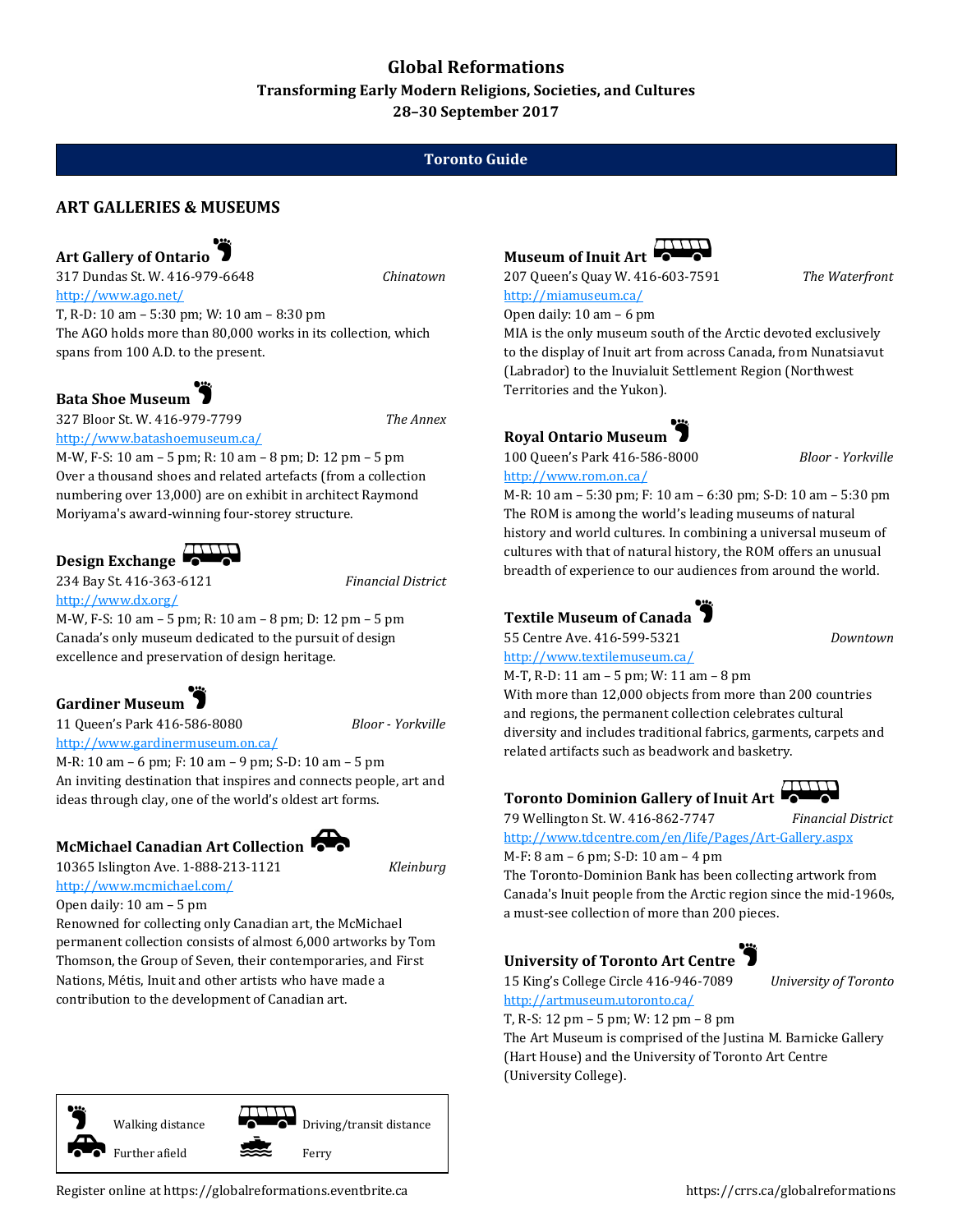### **HISTORIC AREAS & BUILDINGS**

**Campbell House Museum** 

160 Queen St. W. 416-597-0227 *Queen Street West*

<http://www.campbellhousemuseum.ca/>

T-F: 9:30 am – 4:30 pm; S: 12 pm – 4:30 pm The oldest surviving building from the Town of York and an outstanding example of Georgian architecture built in 1822..

## **Casa Loma**

1 Austin Terrace 416-923-1171 *The Annex* <http://www.casaloma.org/>

Open daily: 9:30 am – 5 pm Visit Canada's Majestic Castle and step back in time to a

period of European elegance and splendour.

# **Distillery Historic District**

Mill Street and Parliament *Distillery Historic District* <http://www3.thedistillerydistrict.com/>

#### Open daily

Home to many of Toronto's hottest designer boutiques, unique cafes, artisan shops, breathtaking art galleries, performance venues and award-winning restaurants.

# **Fort York National Historic Site**



100 Garrison Rd. 416-392-6907 *Downtown West*

[http://www1.toronto.ca/wps/portal/contentonly?vgnextoid](http://www1.toronto.ca/wps/portal/contentonly?vgnextoid=b59c2271635af310VgnVCM10000071d60f89RCRD) [=b59c2271635af310VgnVCM10000071d60f89RCRD](http://www1.toronto.ca/wps/portal/contentonly?vgnextoid=b59c2271635af310VgnVCM10000071d60f89RCRD)

M-F: 10 am – 4 pm; S-D: 10 am – 5 pm

Explore Canada's largest collection of original War of 1812 buildings and take part in year-round special events on this 43-acre site.

## **Kensington Market**

Dundas West and Kensington *Kensington Market* <http://www.kensington-market.ca/>

Open daily

Toronto's most vibrant and diverse neighbourhood, located in the heart of the city.

## **Ontario Parliament Building**

111 Wellesley St. W. 416-325-7500 *University of Toronto* <http://www.ontla.on.ca/web/home.do> M-F 9:30 am – 5:30 pm

Opened officially on April 4, 1893 after six years of construction above the historic grounds of Queen's Park in downtown Toronto.

#### **Sainte-Marie among the Hurons**



<http://www.saintemarieamongthehurons.on.ca/>



Sainte-Marie among the Hurons was a French Jesuit settlement in Wendake, the land of the Wendat, near modern Midland, Ontario, from 1639 to 1649. It was the first European settlement in what is now the province of Ontario.

### **Spadina Museum: Historic House & Gardens**



285 Spadina Rd. 416-392-6910 *Forest Hill* [http://www1.toronto.ca/wps/portal/contentonly?vgnextoid](http://www1.toronto.ca/wps/portal/contentonly?vgnextoid=919d2271635af310VgnVCM10000071d60f89RCRD) [=919d2271635af310VgnVCM10000071d60f89RCRD](http://www1.toronto.ca/wps/portal/contentonly?vgnextoid=919d2271635af310VgnVCM10000071d60f89RCRD)

T-F: 12 pm – 4 pm; S-D: 12 pm – 5 pm Reflecting the time when Toronto experienced increased immigration, the vote for women, the stock market crash, prohibition and the introduction of public health and welfare.

## **St. Lawrence Market Complex**



92 Front St. E. 416-392-7219 *Old Town Toronto*

<http://www.stlawrencemarket.com/> T-R: 8 am – 6 pm; F: 8 am – 7 pm; S: 5 am – 5 pm One of the world's great markets – each merchant a square on a lively and authentic patchquilt.

# **Todmorden Mills Heritage Site**



67 Pottery Rd. 416-396-2819 *Don Valley*

[http://www1.toronto.ca/wps/portal/contentonly?vgnextoid](http://www1.toronto.ca/wps/portal/contentonly?vgnextoid=d5ed2271635af310VgnVCM10000071d60f89RCRD) [=d5ed2271635af310VgnVCM10000071d60f89RCRD](http://www1.toronto.ca/wps/portal/contentonly?vgnextoid=d5ed2271635af310VgnVCM10000071d60f89RCRD)

W-F: 12 pm – 4 pm; S-D: 12 pm – 4:30 pm A complex of historic buildings which were once part of the small industrial community of Todmorden set in the scenic Don Valley.

# **University of Toronto**

25 King's College Circle 416-978-2011 *University of Toronto* <http://www.utoronto.ca/>

M-F: 11 am – 2 pm; S: 11:00 am

U of T is committed to being an internationally significant research university, with undergraduate, graduate and professional programs of excellent quality.

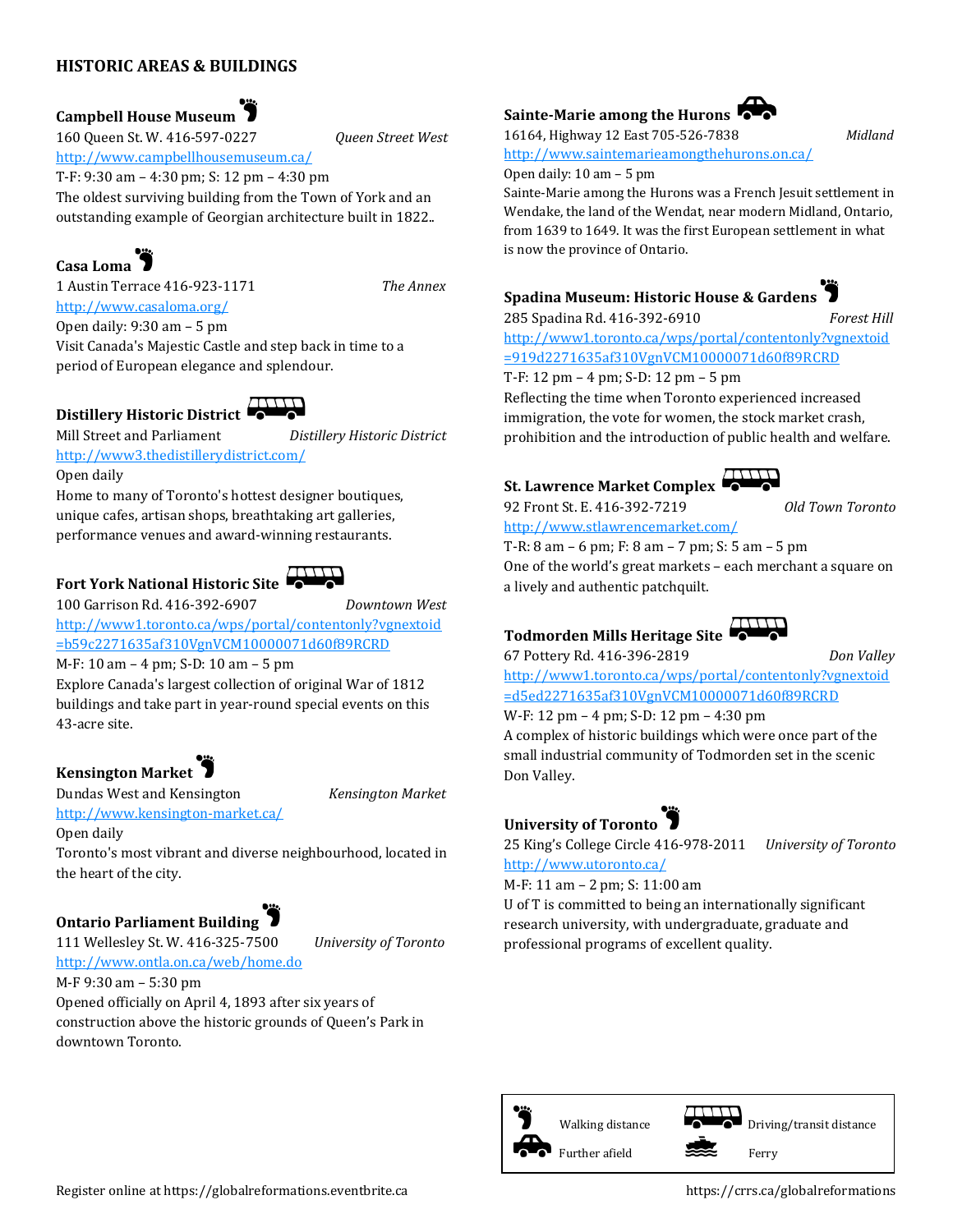### **LIBRARIES**

### **Toronto Reference Library**

789 Yonge St. 416- 395-5577 *Bloor – Yorkville*

<http://www.torontopubliclibrary.ca/>

M-R: 9:30 am – 8:30 pm; F: 9:30 am – 5:30 pm; S: 9 am – 5 pm;

D: 1:30 pm – 5 pm

With 98 branches, Toronto Public Library is the largest public library system in Canada, and the world's busiest urban library system.

### **U of T: Thomas Fisher Rare Book Library**



120 St. George St. 416- 978-5285 *University of Toronto* <http://fisher.library.utoronto.ca/>

#### M-F: 9 am – 5 pm

Thomas Fisher houses the Department of Rare Books and Special Collections including books, manuscripts and other materials and the U of T Archives and Records Management Services .

#### **ENTERTAINMENT COMPLEXES**

# **CN Tower**

301 Front St. W. 416-868-6937 *Entertainment District*

<http://www.cntower.ca/intro.html>

Open daily: 9 am – 10:30 pm Classified in 1995 as one of the Seven Wonders of the Modern World by the American Society of Civil Engineers.

**Hockey Hall of Fame**

<http://www.hhof.com/>

30 Yonge St. 416-360-7765 *Financial District*

M-F: 10 am – 5 pm; S: 9:30 am – 6 pm; D: 10:30 am – 5 pm Toronto's premier hockey attraction is home of the Stanley Cup and the best of hockey, you can DO IT ALL...AT THE HALL.

# **Medieval Times**

10 Dufferin St. Exhibition Place 1-888-WE-JOUST *CNE Grounds* <http://www.medievaltimes.com/toronto.aspx> F: 7:30 pm; S: 4:30 & 7:30 pm; D: 4:30 pm Surrender to an age of bravery and honor and witness epic battles of steel and steed during our all-new show.

## **Ontario Science Centre**

770 Don Mills Rd. 416-696-3177 *North York* <https://www.ontariosciencecentre.ca/>

M-F: 10 am – 4 pm; S-D: 10 am – 5 pm An iconic cultural attraction, the home to interactive experiences with science and technology.

<http://www.ripleyaquariums.com/canada/>

Open daily: 9 am – 11 pm Canada's largest indoor aquarium

**Ripley's Aquarium of Canada** 



350 King St. W. 416-968-3456 *Entertainment District* <http://tiff.net/>

Open daily: 8 am – 12 am

TIFF is dedicated to presenting the best of international and Canadian cinema to film lovers with a space dedicated to film related exhibitions and moving image artworks that explore the intersections between cinema and the visual arts.

#### **CULTURAL CENTRES**



550 Bayview Ave. 416- 596-1495 *Don Valley*

[http://www.evergreen.ca/get-involved/evergreen-brick](http://www.evergreen.ca/get-involved/evergreen-brick-works)[works](http://www.evergreen.ca/get-involved/evergreen-brick-works)

M-F: 9 am – 5 pm; S 8 am – 4 pm; D 10 am – 4 pm A community environmental centre that inspires and equips visitors to live, work and play more sustainably.

## **Harbourfront Centre**

235 Queen's Quay W. 416-973-4000 *The Waterfront* <http://www.harbourfrontcentre.com/>

M-F: 9 am – 6 pm

An innovative, non-profit cultural organization which provides internationally renowned programming in the arts, culture, education and recreation, all within a collection of distinctive venues in the heart of Toronto's downtown waterfront.



288 Bremner Blvd. 647-351-FISH *Entertainment District*